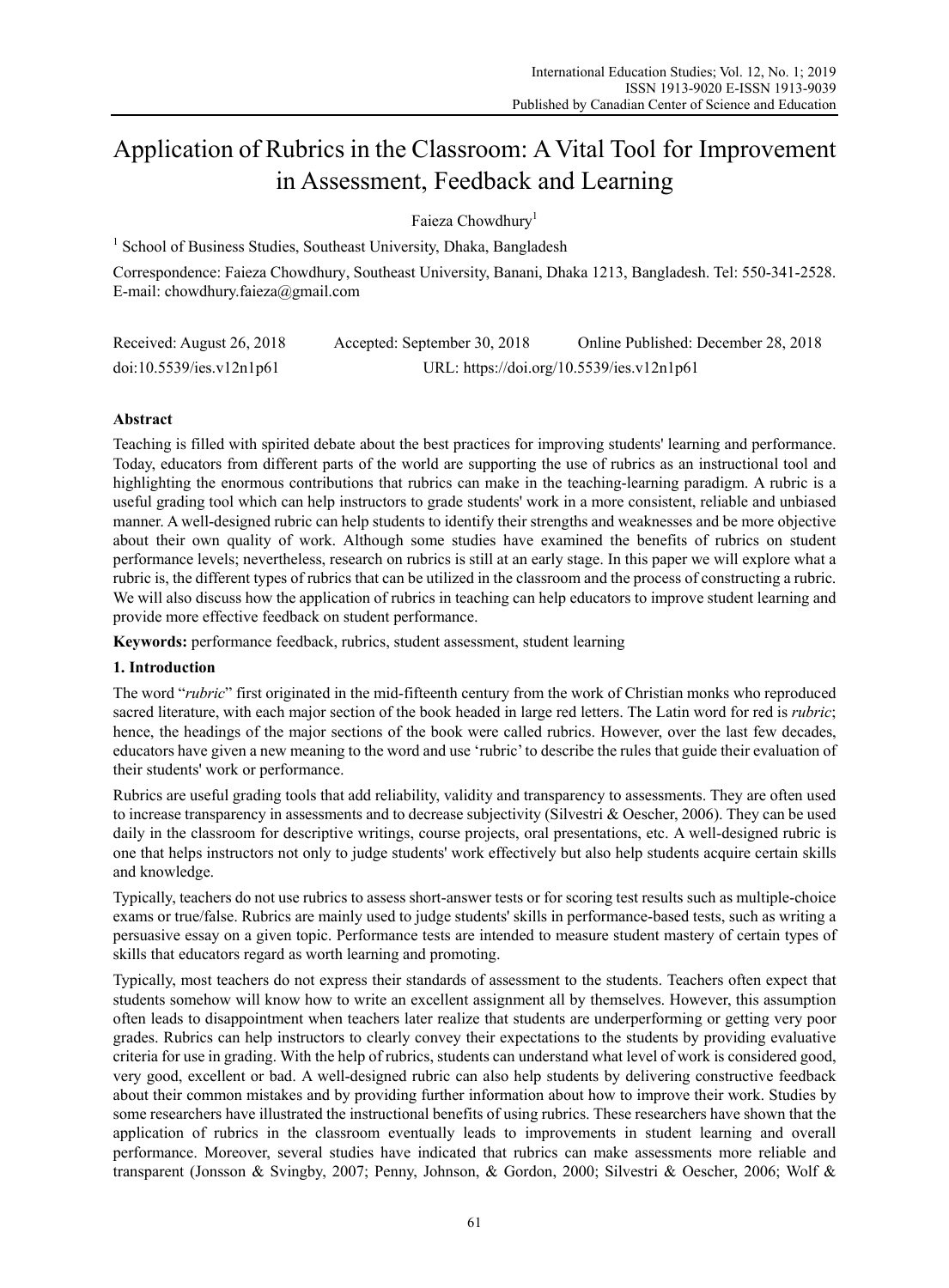#### Stevens, 2007).

Some teachers embrace rubrics and consider them as incredible tools for communicating expectations and grading students' written work. However, some critics complain that rubrics are rigid, unworkable and do a disservice to student writing. According to these critics, rubrics can result in a standardized measurement of student tasks. Wilson (2007), suggest that writing offers its own set of limitations, hence teachers should examine each piece of writing individually. Kohn (2006) states that rubrics should never be utilized as an instructional tool because this can result in student writing with less, rather than more, depth of thought.

The use of rubrics in higher education is comparatively recent; hence, a key question that many educators often ask before using them in their class is, "Can rubrics used as an instructional tool enhance student learning and achievement?" The answer to this question remains inconclusive. Nevertheless, most educators do agree that rubrics expedite the grading process and make grading seem fairer to students.

Rubrics can be used to assess a variety of student tasks, such as oral presentations, critical thinking, class participation, literature reviews, reflective writings, projects, etc. Moreover, most students also tend to agree that rubrics are useful in preparing assignments. When students are provided with rubrics along with their assignments, they have a clear understanding of what specific criteria they need to fulfill in order to achieve a particular grade or point value. Rubrics are useful to students in giving them a clear understanding of what is expected of them. Many studies have also proven that rubrics improve students' quality of work and thus enhance learning.

Although some previous studies provided empirical evidence of how the application of rubrics can enhance student learning, very few of them examined the basic concept of 'rubric', its construction process and its usage in the classroom. This paper seeks to fill this gap in the literature and to make instructors aware of how to construct a simple rubric for their class and the enormous benefits of using rubrics in class to enhance student learning.

## **2. What is a Rubric?**

A rubric is a scoring tool that lays out the expectations of a task or assignment across 3 to 5 levels of performance. Rubrics can be used to state standards, instructional goals and objectives for the type of performances that students should be able to achieve while completing a task. Instructors use rubrics to divide assignments or tasks into different component parts, with a detailed description of each component reflecting what constitutes acceptable or unacceptable levels of performance.

Instructors can construct various models of rubrics and use rubrics in their classroom for different purposes; however, rubrics are not suitable for all types of tasks. For example, they are not suitable in assessing test items where there is one specific, clear, correct answer.

*Here we have provided a list of indicators that can help instructors to understand when rubrics need to be utilized in the classroom:* 

- The instructor graded all the papers but later he or she had doubts that some of the papers may have been graded differently compared to some other papers in the stack.
- The instructor has a large number of papers that needs to be corrected within a short time period. The instructor is worried, as he or she is taking more time to correct each paper than he or she expected and thus may fail to meet the deadline for grade submission.
- The instructor is writing the same comment on every assignment that he or she is checking, despite the fact that the quality of each assignment varies significantly.
- The instructor is disappointed with class performance because most of the students failed to complete the assignment given to them and scored very low marks.
- Students often complain to the instructor that they do not understand the marking criteria or the comments that they receive on their assignments as a feedback on their performance.

## **3. Types of Rubrics**

Rubrics can be categorized in two ways: Analytic or Holistic, and General or Task-specific.

## *3.1 Analytic or Holistic*

In an analytic rubric, each dimension or criterion is evaluated separately, whereas in a holistic rubric, all dimensions are evaluated simultaneously. Although analytic rubrics are good for formative assessments, it takes more time to score tasks compared to holistic rubrics. On the other hand, scoring can be faster with holistic rubrics, and this type of rubric is also suitable for summative assessments. Nevertheless, holistic rubrics provide a single overall score that fails to provide clear information about where or how improvements can be achieved by the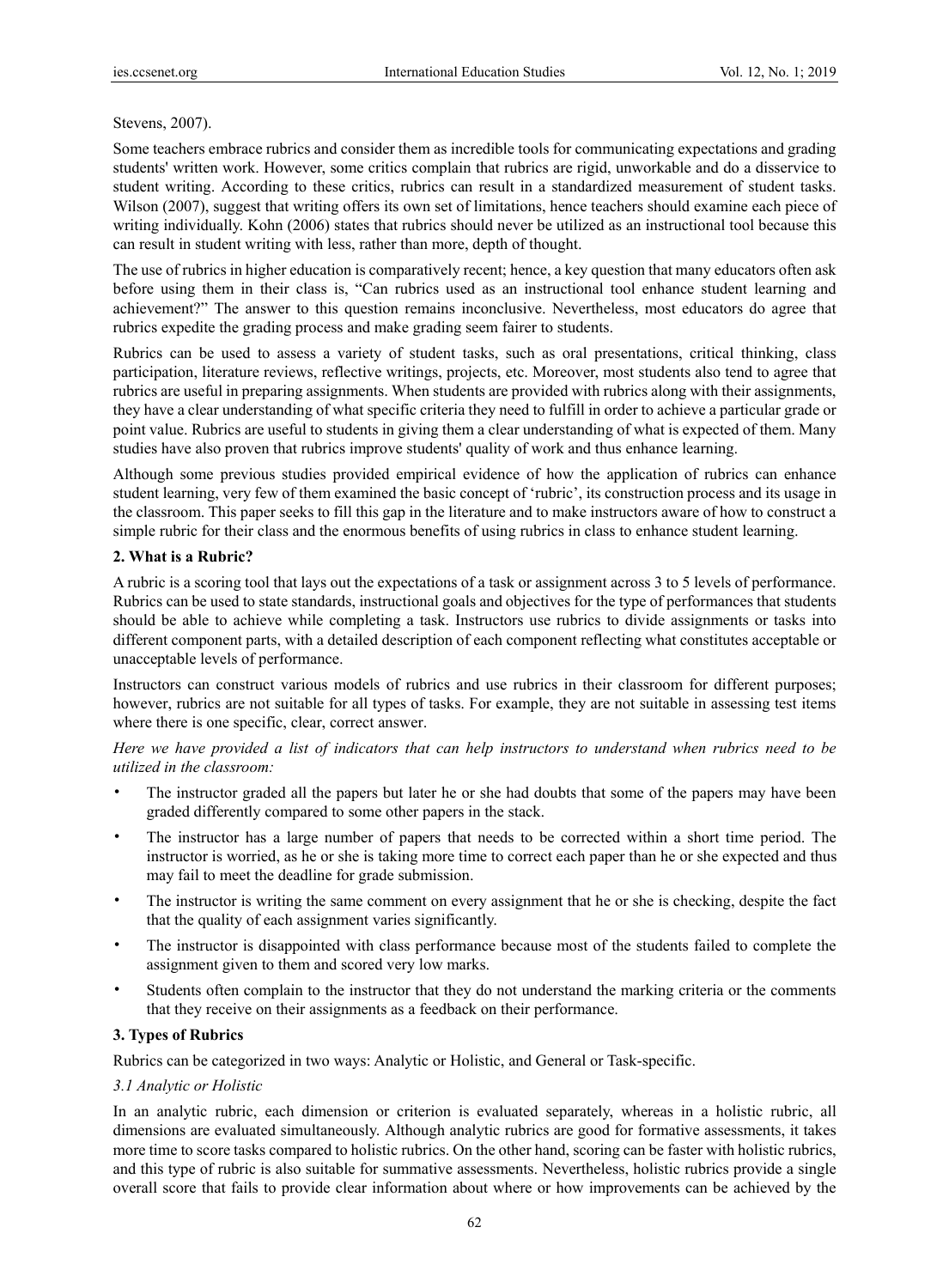users. Though both types of rubrics can be used for classroom purposes, most educators recommend analytic rubrics for effective assessments. Analytic rubrics focus on one criterion at a time and provide detailed feedback to students about their strengths and weaknesses on each task component, which can be helpful for future improvements.

## *3.2 General or Task-specific*

General rubrics are those that instructors can use not only for one particular task but for different types of tasks. General rubrics reflect general rather than task-specific features for the descriptions and criteria of a learning outcome. General rubrics highlight the basic knowledge and skills that students need to acquire to accomplish certain learning outcomes. Hence, general rubrics help students acquire knowledge and skills that will be useful in solving many similar tasks. However, task-specific rubrics are designed for a specific task or assignment. In these rubrics, detailed characteristics of each dimension are given for a specific task; thus, scoring student performance with a task-specific rubric is more reliable and faster. However, unlike general rubrics, task-specific rubrics are not shared with students prior to submitting the grades; hence they do not foster student learning.

## **4. Constructing a Rubric**

Teachers who regularly use rubrics in their class can prepare a rubric in less than an hour; however, beginners creating the first rubric may take more time. According to Stevens and Levi (2005b), rubrics can be divided into four basic parts: [1] Task description, [2] Scale, [3] Dimensions and [4] Description of dimensions.

## *4.1 Task Description*

This refers to the guidelines provided by the instructor regarding how to complete a task. Usually task descriptions are extracted from the syllabus and added on the top of a rubric. This helps students to quickly read the task descriptions as they are handed the rubric and get a quick idea of what are the necessary steps they need to follow to complete a particular task or assignment.

## *4.2 Scale*

The scale in a rubric indicates the different levels of performance for grading. Instructors use the rubric scale to determine how well or poorly a particular task has been completed by students. Beginners who try to construct a rubric often use three levels of performance but later expand it to five. In a rubric scale, various terms can be used to describe various levels of performance.

*Listed below are some commonly used terms in a rubric scale to explain the different levels of performance compiled by Huba and Freed (2000):* 

- High level; Middle level; Beginning level.
- Sophisticated; Competent; Partly competent; Not yet competent.
- Distinguished; Proficient; Intermediate; Novice.
- Accomplished; Average; Developing; Beginning.

## *4.3 Dimensions*

An instructor breaks down each task or assignment into different dimensions and assigns a weight to each of the various dimensions. By allocating different points or percentages to each dimension, the relative importance of each component is emphasized. It helps students understand what the different parts are in a given task and how much weight is assigned by the teacher to each part of the task. In a rubric, dimension represents the skills that students must display when solving a particular task, such as firm grasp of the concept, use of statistical techniques, proper citations, use of appropriate language, etc. A well-written instructional rubric will not merely outline the skills that students need to master but also highlight the mistakes they can make, which can eventually lead to greater student learning and improvement in the quality of their work.

## *4.4 Description of Dimensions*

After breaking down the task into different levels of dimension, the instructor needs to provide a description of each dimension. The description of dimension indicates the various skills and knowledge that students must showcase to achieve a particular learning outcome. For instructors designing a rubric for the first time, description of dimension must state, at the very least, what level of proficiency and skills represent the best level of performance. For example, if the *dimension* is "presentation skills," the *description of dimension* for an excellent score in presentation skills could be as follows: "the presenter speaks clearly and loudly, uses regular eye contact, a lively tone, good gestures and body language and engages the audience." [See Appendix- Table A1 and Table A2]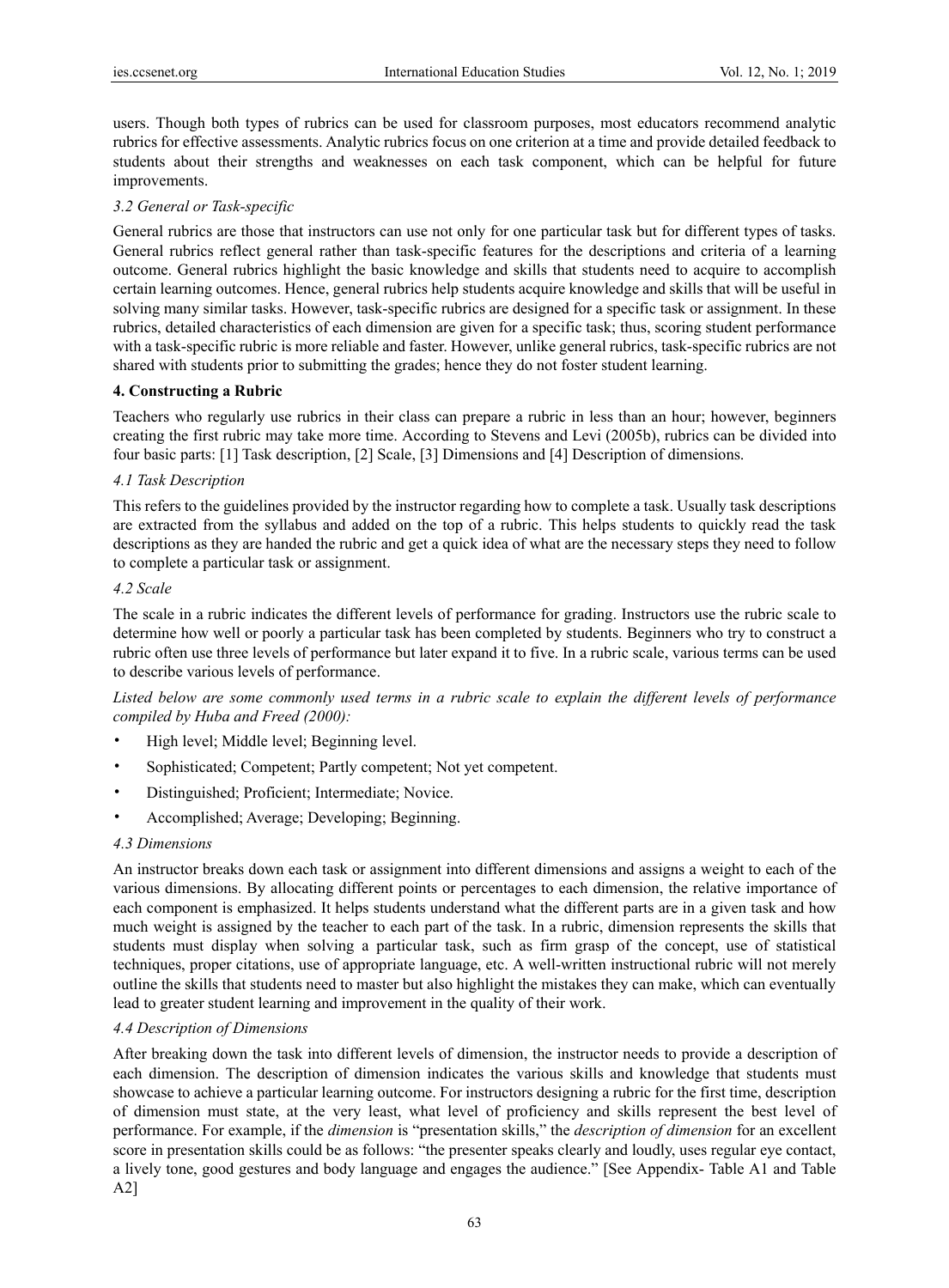## **5. Benefits of Using Rubrics**

#### *5.1 Notifies Students of Expectations*

Instructors can use rubrics to note the various degrees of expectations they have by setting certain evaluation criteria for solving a task. Evaluation criteria are the factors that instructors will consider when determining the quality of a task completed by students. Every component of the evaluation criteria is further explained in detail so that students can clearly understand what are the specific skills, knowledge or techniques they need to acquire a particular score or grade. Rubrics can also help instructors spell out the unspoken expectations for a given task in a more explicit manner, such as the use of appropriate citations to avoid plagiarism.

## *5.2 Provides Informative and Timely Feedback*

Instructors can use rubrics to provide informative feedback on students' work by highlighting the strengths and weaknesses and by identifying areas for improvement. Breaking up the assignment into distinct dimensions and providing a quick overview of the students' strengths and weaknesses in each dimension provides detailed feedback to the students regarding how well or poorly they have completed a task. In addition, rubrics are also useful for providing quick feedback: they can save grading time of assignments, which can then lead to a timely feedback to students about their performance.

#### *5.3 Helps to Maintain Grading Consistency and Fair Assessment*

Often instructors who need to correct a large number of papers within a short time worry that all papers may not be graded consistently. Grading consistency is sometimes difficult to maintain due to fatigue, shift in prior expectations and intrusion of external events that can influence an instructor's mood or thinking process. Rubrics can be used as a standard scoring tool to reduce grading inconsistencies. Furthermore, rubrics can also save grading time, as instructors use rubrics to assign a particular score, rather than having to write long comments on each assignment. Hence rubrics can be used to assess students' work in a more efficient and transparent manner. Rubrics can also help teachers provide proper justifications to external parties, such as parents or university authorities, as to why a particular student received a certain score or grade on a specific task.

#### *5.4 Fosters Student Learning and Self-Assessment*

Although rubrics are useful for grading and providing quick feedback on student performance, they can also serve as an instructional tool to facilitate student learning. By incorporating rubrics in various classroom assignments, instructors can force the students to become active learners and take greater responsibility for their own learning (Stevens & Levi, 2005a). Instructors can provide the rubrics with the assignments, which can help students, conceptualize their learning targets and monitor their own progress. Rubrics allow students to realize what quality of standards they need to maintain for achieving a specific score or grade. Students can also use rubrics for self-assessment purpose: students can grade their own work by using rubrics before submitting the final version of their work to the teacher. Hence, rubrics can have a powerful effect on student learning, as they can help students improve their writing skills, critical thinking, and analytical abilities and enhance creativity.

## **6. Research Findings on the Use of Rubrics**

The use of rubrics in the classroom allows students to understand what is meant by an acceptable level of performance when performing a given task. Effective rubrics also help students to realize the extent to which their current performance meets each criterion of importance and what future steps can be taken to enhance the quality of their work. Although rubrics are useful for grading and assessment, many authors claim that well-designed rubrics can also be used as an instructional tool to facilitate student learning. Below we have provided a summary of some of the previous research findings on rubrics in a variety of disciplines in higher education.

While some researchers, such as Campbell (2005) and Tunon and Brydges (2006), noted the benefits of using rubrics for evaluative purposes, Song (2006) argued that rubrics can provide constructive feedback which can help students identify areas for improvement. Nevertheless, Andrade (2005) claimed that instructors can use rubrics as a teaching tool to promote active learning in the classroom. Rubrics help to clarify targets for students' work, help students regulate their progress and make grading more fair and transparent.

A study conducted by Bolton (2006) on 150 business students using rubrics in class indicated that rubrics helped students understand the critical issues in solving their assignments, helped to evaluate their own performance and provided immediate feedback on their strengths and weaknesses. A similar study was conducted by Andrade and Du (2005), who interviewed 14 undergraduates after they used rubrics in class for solving assignments. Most of the students responded by saying that rubrics helped them produce higher quality work and to score better marks in the assignment. A qualitative analysis of rubrics based on questionnaires and interviews was conducted by Powell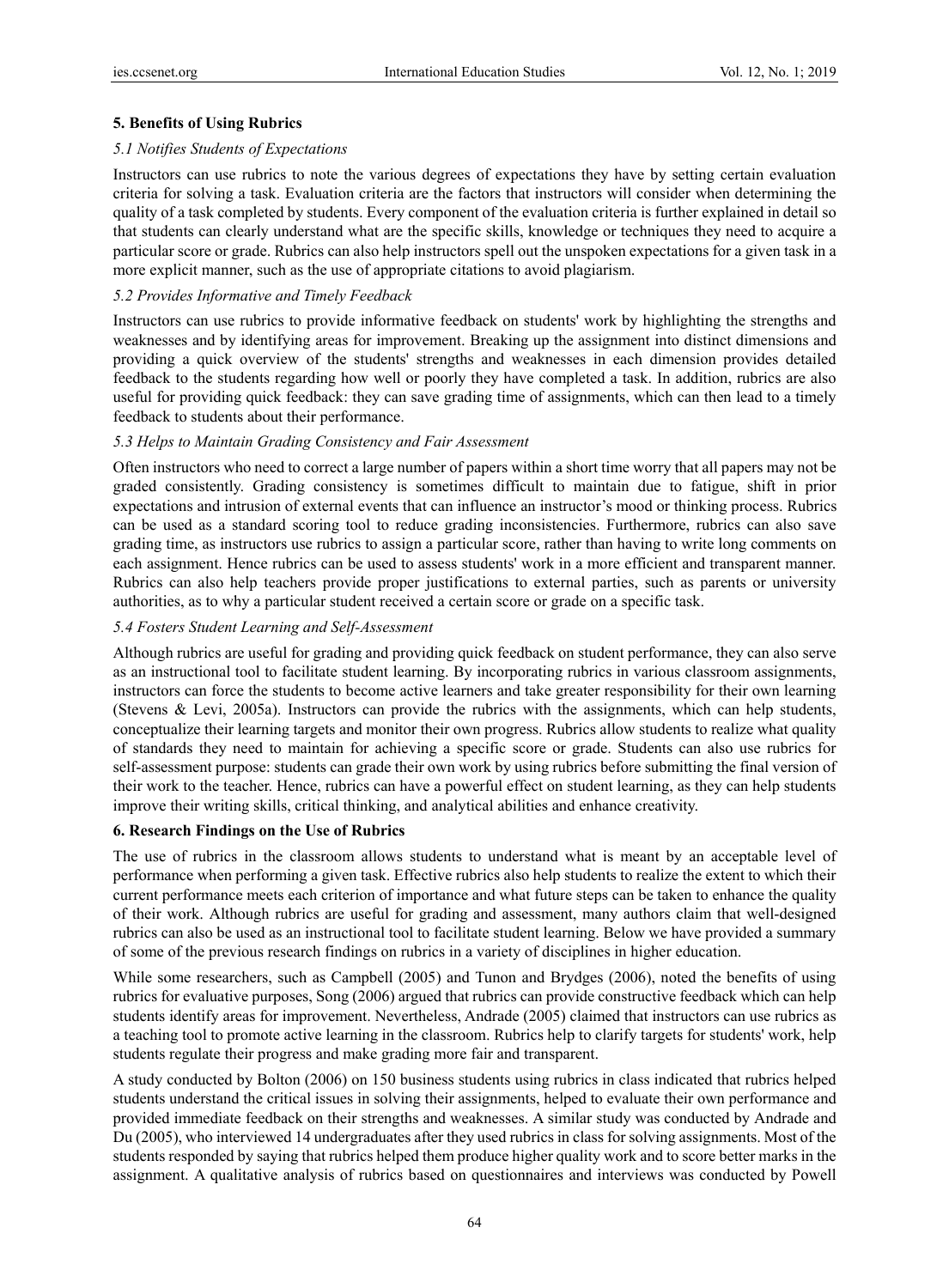(2001). Rubrics were used by the students for solving assignments in class and for self-grading purposes (Andrade & Reddy, 2010). Findings from the research indicate that students using rubrics experienced greater satisfaction and learning. A study conducted by Schneider (2006) used two rubrics in a class of 55 undergraduate students. The first rubric was provided to the students after submission of grades, while the second was provided with assignments before grading. Findings indicate that the second rubric, which was submitted with assignment, was rated as useful by 88% of the students. On the other hand, the first rubric, which was provided after grading, was rated as useful by only 10% of the students. Petkov and Petkova (2006) conducted a similar study in a post-graduate level course. They used two groups of students, where one group was provided with a rubric with the project at the beginning of the semester, while the other group was not provided with a rubric. Later, a comparison of student grades across both groups indicate that the group that used rubrics achieved significantly higher grades compared to the students in another group that did not use rubrics. Reitmeier, Svendsen, and Vrchota (2004) conducted a survey in which they used rubrics in a food preparation course. Students were required to self- and peer-assess a minimum of four oral presentations over the course of a semester. Findings showed that students using rubrics achieved an average score of 94%, which is higher than the average score of 86% achieved by students in the previous semester that did not use rubrics.

Although most of the researchers proved the instructional benefits of using rubrics in the classroom, there were some researchers that noted that rubrics really do not make any difference to student learning or teaching. Parkes (2006) conducted an experimental research and examined the impact of music performance rubrics on grading satisfaction. Findings indicated that there were no significant differences in the attitude of students and teachers after the use of rubrics. A similar study by Green and Bowser (2006) reported contrasting findings. They used rubrics to evaluate the Master's thesis literature in a two-group post-test design. A t-test was conducted comparing the mean scores of students with and without rubrics. Findings showed that there were no significant differences between mean scores of these papers written with and without rubrics.

#### **7. Conclusion**

Today rubrics are utilized in the classroom as an instructional tool across a wide range of disciplines; nevertheless, the number of teachers using rubrics remains small. Although the use of rubrics has become popular in assessing various performance-based tasks, many educators remain unaware of rubrics and their enormous benefits. Most teachers often tend to use their personal judgment in evaluating students' performance, a judgment that can be inconsistent and even biased. Sometimes students complain that they are assessed unfairly by teachers and that they deserve to get higher marks. Hence for instructors it is important to communicate their assessment philosophy to their students by using rubrics when giving any task in the class. With the help of rubrics, students can clearly understand what it takes to obtain an "A" grade in a particular assignment or task. At times, students beg their teachers for a few extra marks, but with a rubric, a teacher can easily point to the rubric and say, "See, this is where you fell short." Hence rubrics can serve as a valuable grading tool that can lead to consistent, fair and more transparent grading.

Students can often fail to achieve a good grade if they are confused about what it takes to achieve that grade in a particular task. In this respect, rubrics can help teachers clarify their pedagogical goals to their students. Students can learn more from rubrics than they can from a single letter grade. As rubrics can be used to identify pertinent aspects of a piece of writing, they can be used by instructors to communicate expectations very clearly. Students may come from various backgrounds; hence some are often confused as to what skills they need in order to achieve high scores or marks. In this respect, rubrics provide all students in the class with clear guidelines regarding what expectations they must fulfill to achieve a good grade.

However, rubrics should not merely be used as a scoring tool: a well-designed rubric can also make enormous contributions to the quality of a student's education. Rubrics can help students conceptualize their learning targets and monitor their own progress. Rubrics can be used by students as part of a formative assessment for continuous tasks, which can help students regularly assess the quality of their own work and make improvements accordingly.

Moreover, rubrics can provide students with concrete feedback on their strengths and weaknesses. By using rubrics, students can analyze their own work and decide to what extent it lives up to the standards set out by their teacher in the rubric. Most parents also appreciate the use of rubrics in the class because they provide detailed and clear feedback regarding their children's work. Therefore, rubrics can make justifying student scores to parents or respective authorities much easier for the teachers (Andrade, 2000).

Although many researchers have noted the benefits of using rubrics in the classroom, there are some who have criticized rubrics for limiting teachers' judgment and, hence, the learning process (Turley  $\&$  Gallagher, 2008; Wolf & Stevens, 2007). According to Kohn (2006), rubrics can standardize teachers' judgment regarding student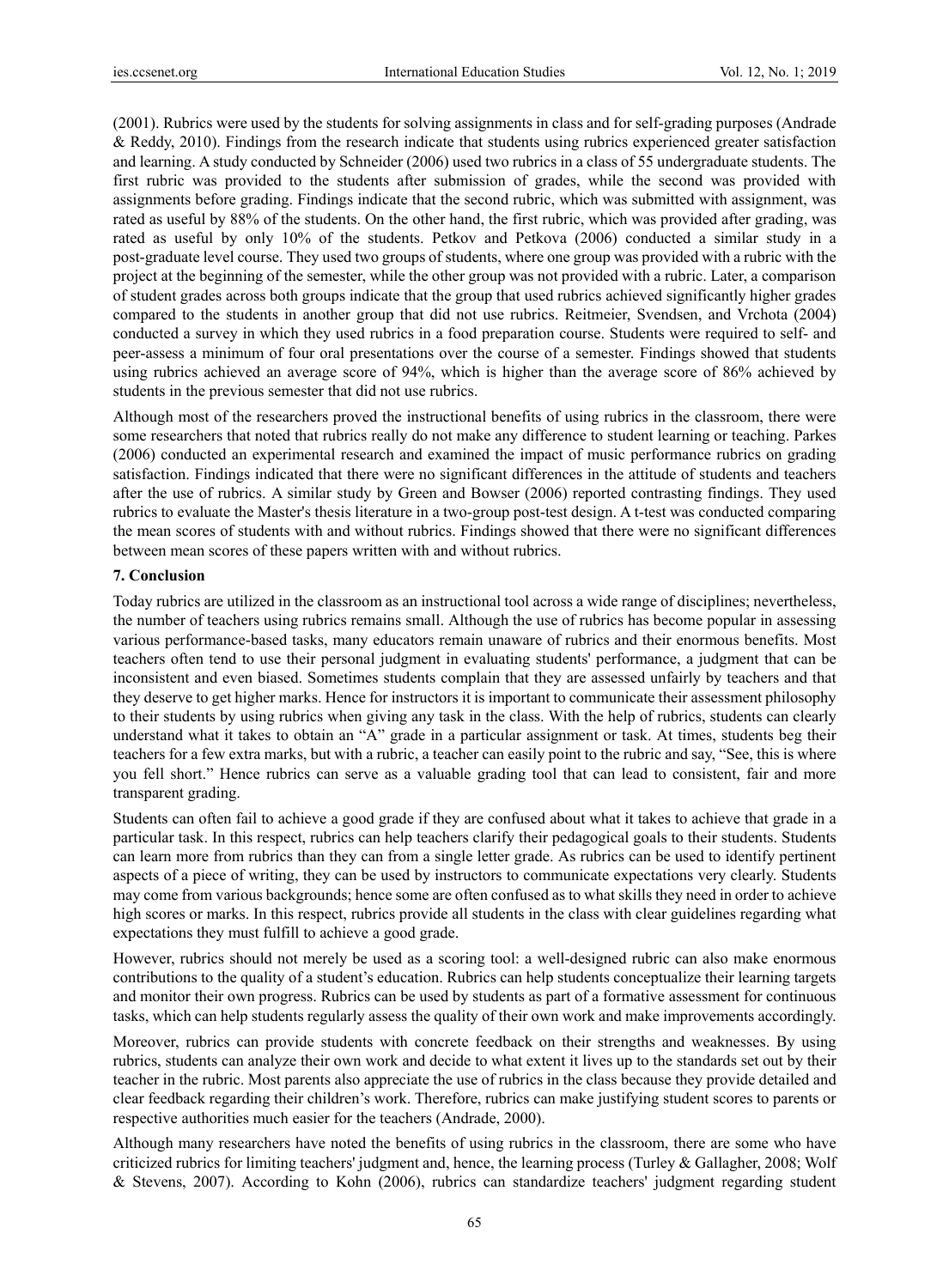performance. Wolf and Stevens (2007) point out that students who regularly use rubrics may begin to think that if something is not stated in the rubric, then it is not an important part of the assessment. According to Turley and Gallagher (2008), rubrics can be vague and unclear, which can result in different interpretations by different users.

Nevertheless, most educators today do agree that rubrics can make assessing student work more efficient, consistent, objective and transparent. Teachers can easily use rubrics to evaluate whether a student's work is excellent, mediocre or in need of further improvement. Initially, instructors may hesitate to utilize rubrics in the classroom, as they can require an investment of valuable time, however, once a rubric is constructed, it can pay great dividends in the form of decreased grading time for the instructor, more constructive feedback on student performance and enhanced student learning.

#### **References**

- Andrade, H. G. (2005). Teaching with Rubrics: The Good, the Bad, and the Ugly. *College Teaching, 53*(1), 27-30. https://doi.org/10.3200/CTCH.53.1.27-31
- Andrade, H., & Du, Y. (2005). Student perspectives on Rubric-referenced Assessment. *Practical Assessment, Research & Evaluation, 10*(5), 1-11.
- Arter, J., & McTighe, J. (2001). *Scoring rubrics in the classroom: Using performance criteria for assessing and improving student performance*. Thousand Oaks, CA: Corwin Sage.
- Bolton, C. F. (2006). Rubrics and Adult learners: Andragogy and assessment. *Assessment Update, 18*(3), 5-6.
- Campbell, A. (2005). Application of ICT and rubrics to the assessment process where Professional judgment is involved: The features of an E-marking tool. *Assessment & Evaluation in Higher Education, 30*(5), 529-537. https://doi.org/10.1080/02602930500187055
- Green, R., & Bowser, M. (2006). Observations from the field: Sharing a Literature Review Rubric. *Journal of Library Administration, 45*(1-2), 185-202. https://doi.org/10.1300/J111v45n01\_10
- Huba, M. E., & Freed, J. E. (2000). *Learner-centered assessment on college campuses: shifting the focus from teaching to learning*. Boston, Allyn and Bacon.
- Jonsson, A., & Svingby, G. (2007). The use of Scoring rubric: Reliability, validity and educational consequences. *Educational Research Review, 2*, 130-144. https://doi.org/10.1016/j.edurev.2007.05.002
- Kohn, A. (2006). The Trouble with Rubrics. *Engl J, 95*(4), 12-15. https://doi.org/10.2307/30047080
- Parkes, K. A. (2006). *The effect of performance rubrics on college level applied studio grading* (PhD diss, University of Maimi).
- Penny, J., Johnson, R. L., & Gordon, B. (2000). Using Rating Augmentation to expand the Scale of an Analytic rubric. *Journal of Experimental Education, 68*(3), 269-287. https://doi.org/10.1080/00220970009600096
- Petkov, D., & Petkova, O. (2006). Development of Scoring Rubrics for IS Projects as an Assessment Tool. *Issues in Informing Science and Information Technology, 3*, 499-510.
- Powell, T. A. (2001). *Improving assessment and evaluation methods in film and television production courses* (PhD diss, Capella University).
- Reitmeier, C. A., Svendsen, L. K., & Vrchota, D. A. (2004). Improving Oral Communication skills of students in Food science courses. *Journal of Food Science Education, 3*, 15-20. https://doi.org/10.1111/j.1541-4329.2004.tb00036.x
- Schneider, J. F. (2006). Rubrics for Teacher education in Community college. *The Community College Enterprise, 12*(1), 39-55.
- Silvestri, L., & Oescher, J. (2006). Using rubrics to increase the Reliability of Assessment in health classes. *International Electronic Journal of Health Education, 9*, 25-30.
- Song, K. H. (2006). A Conceptual model of Assessing teaching performance and Intellectual development of Teacher candidates: A pilot study in the US. *Teaching in Higher Education, 11*(2), 175-190. https://doi.org/10.1080/13562510500527701
- Tunon, J., & Brydges, B. (2006). A study on using rubrics and Citation analysis to measure the quality of Doctoral dissertation reference lists from traditional and nontraditional institutions. *Journal of Library Administration, 45*(3-4), 459-481.
- Turley, E. D., & Gallagher, C. G. (2008). On the Uses of rubrics: Reframing the great rubric Debate. *Engl J, 79*(4),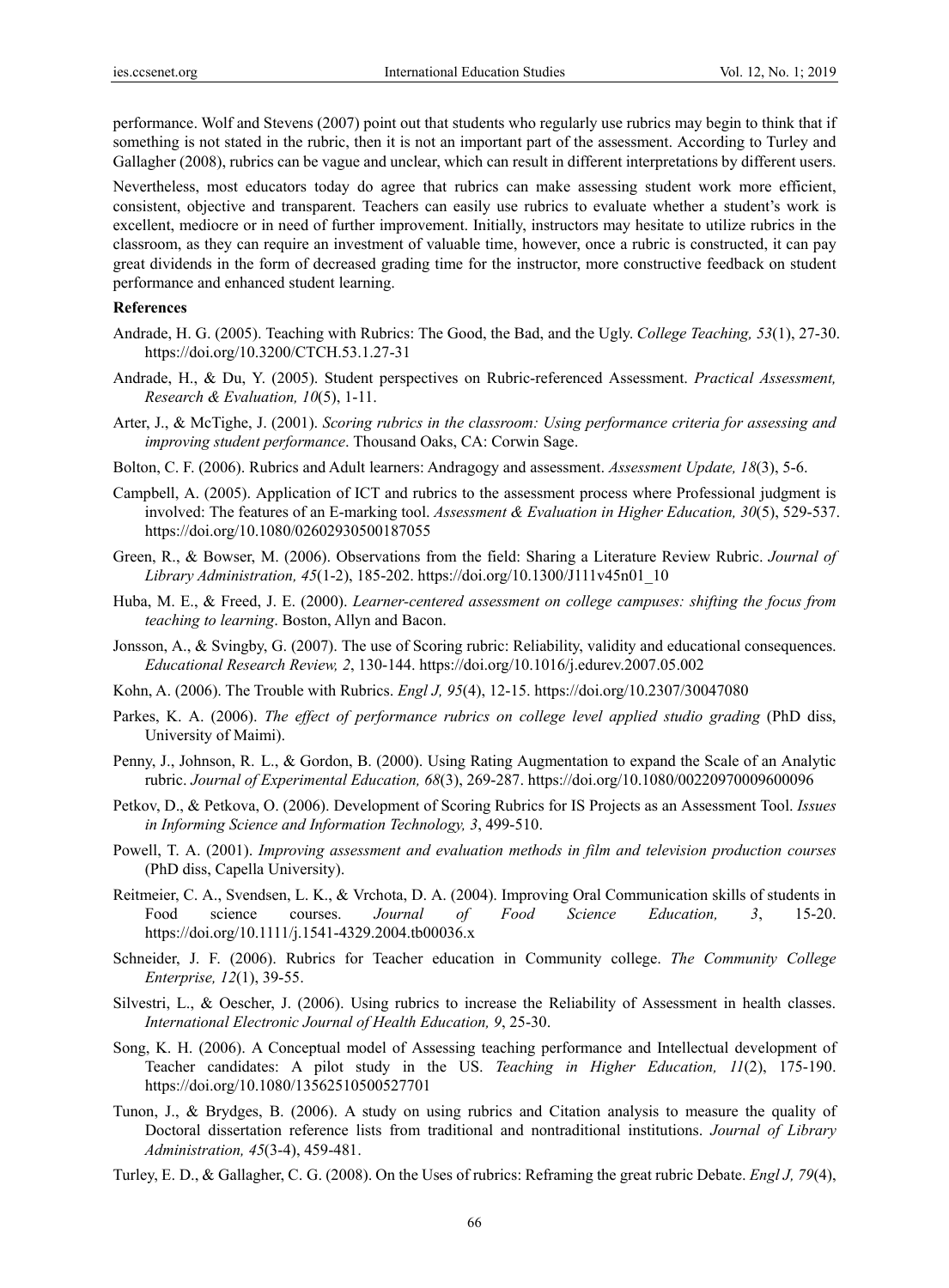## 87-92.

- Wilson, M. (2007). Why I won't be using Rubrics to respond to Students' writing. *Engl J, 96*(4), 62-66. https://doi.org/10.2307/30047167
- Wolf, K., & Stevens, E. (2007). The Role of rubrics in Advancing and Assessing student learning. *The Journal of Effective Teaching, 7*(1-2), 3-14.

# **Appendix**

## **Table A1. The four basic parts of a Rubric**

**[1] TASK DESCRIPTION:** Students are required to write an essay on the topic "Today the education quality is not as good as it was 5 years back". The students must write the essay within 1500 words. The essay should include facts, evidence or personal experiences to showcase creativity, conceptual understanding and analytical abilities.

| $[2]$ SCALE                        | Sophisticated                                                                                                                                                                              | Competent | Partly    | Not yet   |
|------------------------------------|--------------------------------------------------------------------------------------------------------------------------------------------------------------------------------------------|-----------|-----------|-----------|
|                                    |                                                                                                                                                                                            |           | competent | competent |
| [3]DIMENSIONS<br>Depth of analysis | [4] DESCRIPTION OF DIMENSIONS<br>The author goes beyond the basic<br>requirements of the assignment and<br>explores the implications and evidence in<br>new light using original thinking. |           |           |           |
| Grasp of the<br>concepts           |                                                                                                                                                                                            |           |           |           |
| Paragraph writing                  |                                                                                                                                                                                            |           |           |           |
| Use of evidence                    |                                                                                                                                                                                            |           |           |           |
| Conclusion                         |                                                                                                                                                                                            |           |           |           |

# **Table A2. Sample of a Completed Rubric**

Students are required to write an essay on the topic "Today the education quality is not as good as it was 5 years back". The students must write the essay within 1500 words. The essay should include facts, evidences or personal experiences to showcase creativity, imagination and conceptual abilities in writing.

|                 | Sophisticated               | Competent                  | Partly competent           | Not yet competent      |
|-----------------|-----------------------------|----------------------------|----------------------------|------------------------|
|                 | $(80 - 100 \text{ points})$ | $(70 - 79 \text{ points})$ | $(50 - 69 \text{ points})$ | (less than 50 points)  |
|                 | The author goes beyond      | The author fully           | The author fails to        | The author fully fails |
|                 | the basic requirements of   | meets the basic            | address some               | to address the basic   |
|                 | the assignment and          | parameters of the          | aspects of the             | aspects of the         |
| Depth of        | explores the implications   | assignment. The            | assignment.                | assignment.            |
| analysis        | and evidence in new light   | paper demonstrates a       | Demonstrates               |                        |
| $(10\%)$        | using original thinking.    | good analytical            | some analytical            |                        |
|                 |                             | study but does not         | skills but not             |                        |
|                 |                             | provide new                | clearly.                   |                        |
|                 |                             | insights.                  |                            |                        |
|                 | The paper represents the    | Paper represents all       | Paper represents           | The paper fails to     |
|                 | arguments, evidence and     | the arguments,             | the authors'               | present the arguments, |
| <b>Grasp of</b> | conclusions accurately,     | evidence and               | arguments,                 | evidence and           |
| the             | fairly and eloquently.      | conclusions                | evidence and               | conclusions.           |
| concepts        | Demonstrates a firm         | accurately.                | conclusions                |                        |
| (20%)           | understanding of the        |                            | accurately but not         |                        |
|                 | concepts.                   |                            | sufficiently               |                        |
|                 |                             |                            | clearly.                   |                        |
| Paragraph       | All the paragraphs of the   | Paragraphs are well        | The paragraph              | Paragraph does not     |
| writing         | paper very well written.    | written in a good          | demonstrates the           | have a discernible     |
| $(30\%)$        | Guides the reader           | format. It provides        | arguments and              | central argument and   |